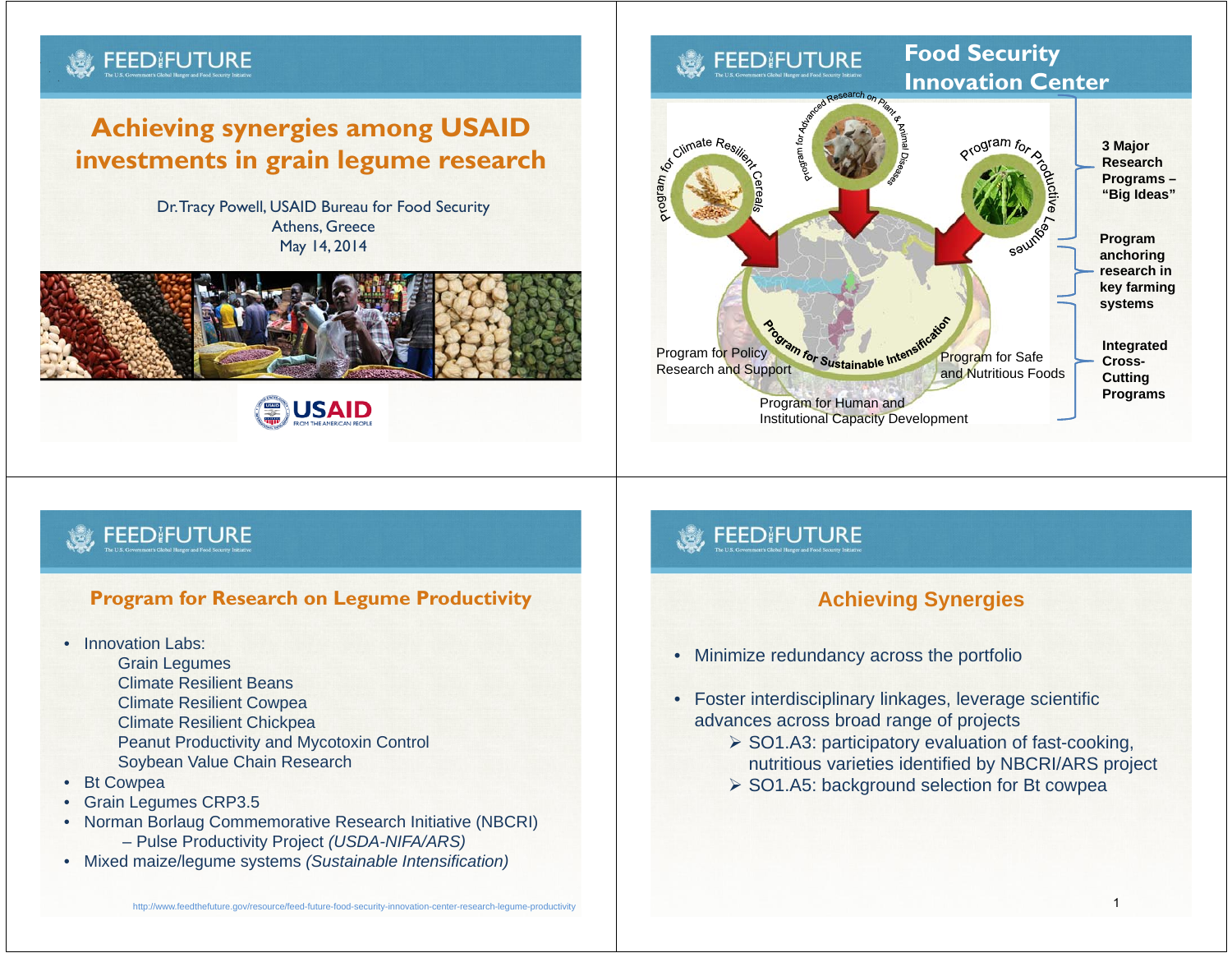## **FEED FUTURE**

#### **Common Bean Research under Feed the Future**

|                         |                                                                                                                                                     |                                                                                                                                                                                                | D                                                                                                                                                                |                                                                                                                                                                        |                                                                                                                                                                  | G                                                                                                                                                                     | $\mathbb{N}$                                                                                                                                                                  |
|-------------------------|-----------------------------------------------------------------------------------------------------------------------------------------------------|------------------------------------------------------------------------------------------------------------------------------------------------------------------------------------------------|------------------------------------------------------------------------------------------------------------------------------------------------------------------|------------------------------------------------------------------------------------------------------------------------------------------------------------------------|------------------------------------------------------------------------------------------------------------------------------------------------------------------|-----------------------------------------------------------------------------------------------------------------------------------------------------------------------|-------------------------------------------------------------------------------------------------------------------------------------------------------------------------------|
|                         |                                                                                                                                                     | The Feed the Future Common Bean Research Portfolio (working draft)                                                                                                                             |                                                                                                                                                                  |                                                                                                                                                                        |                                                                                                                                                                  |                                                                                                                                                                       |                                                                                                                                                                               |
| Program                 | (strategic objective 2.1)                                                                                                                           | (strategic objective 2.2)                                                                                                                                                                      | (strategic objective 1.41)                                                                                                                                       | Legume Innovation Lab<br>(strategic objective 1.43)                                                                                                                    | (strategic objective 1.44)                                                                                                                                       | (strategic objective 3)                                                                                                                                               | <b>Lissociale Awards</b>                                                                                                                                                      |
| <b>Award Details</b>    | 5 years (FY12-18)<br>Leader award its Michigan State University)                                                                                    |                                                                                                                                                                                                |                                                                                                                                                                  |                                                                                                                                                                        |                                                                                                                                                                  |                                                                                                                                                                       | 4 years (FY2014-18)<br>Associate Award                                                                                                                                        |
| <b>Partners</b>         | Implementing loss filte University*.<br>University of Hawaii @ Manoa.<br>U Illinoi Champaign-Urbana.<br>Makerere, NARL, Uganda.<br>VEDCO Uganda BAM | Kansas State LP, University of North Dakota State<br>Zambia, Lilongwe University of<br>Apriculture and Natural<br>Resources (LUANA), Sciicine<br>University (TZ)                               | University*, Custematan<br>Institute of Apricultural<br>Science and Technology<br>(ICTA)                                                                         | Michigan State University*<br>USDA/ARS. U Nebraska.<br>ZARI INAP, NACRRI KIST                                                                                          | U of Puerto Rico*<br>USDA/ARS, NDSU.<br>Zamorano ICTA Hallan<br>MoA SLIA                                                                                         | Washington UniversitySchool Michigan State University<br>of Medicine in St. Louis*.<br>University of Matawi College<br>of Madicina                                    | ICTA Ministerio de Saluc<br>Pública y Anistencia Soci<br>(MSPAS)                                                                                                              |
|                         | Countries Upants, Motambique                                                                                                                        | Zambia Malawi Tanzania                                                                                                                                                                         | Guatemata                                                                                                                                                        | Zambia, Ecuador, Uganda,<br>Rwanda                                                                                                                                     | Tanzania, Honduras,<br><b>Guatemala, Halt</b>                                                                                                                    | <b>Malawi</b>                                                                                                                                                         | Guatemata                                                                                                                                                                     |
|                         | Research Focus Farmer decision-making<br>strategies for improved poli-<br>fertility management in malce-<br>bean systems                            | Improving pulse value-chain<br>performance through improved Gualemalan climbing beans<br>understanding of consumer<br>consumption and capacity<br>building for pulse industry<br>stakeholders. | Geneb: improvement of<br>for efficient production in<br>maile intercropping systems to drought & foliar disease.<br>of the Guatemalan highlands and enhanced BNF | Improving genetic rield<br>potential of Andean beans<br>with increased resistance                                                                                      | Develop, test disseminate<br>Improved Messamerican<br>bean cultivars for Central<br>America Caribbean &<br>Eastern Africa                                        | Clinical blats examining<br>effect of legume intakes on<br>environmental entercoathy<br>and diversity of out microbiota factinologies within 30<br>in young children. | "MasFriss" - developme<br>emphasis: deploy a suiti<br>validated bean-related<br>taroeted Maran<br>municipalities to achieve<br>maximum impact on<br>multillion and income for |
| Phenotypes NA           |                                                                                                                                                     | <b>NA</b>                                                                                                                                                                                      | disease resistance.<br>agronomic performance in<br>local intercropping systems                                                                                   | <b><i>BfdF.</i></b> Drought resistance.<br>Foliar diseases (angular<br>leaf spot, anthracnose.<br>common bacterial blight.<br>bean common mosaic<br>verus, bean rusti- | Bruched resistence. Root rot 14th.<br>resistance, viral resistance.<br>adaptation to low NP solls.<br>yich yield potential.<br>abiobohiclic shess.<br>resistance |                                                                                                                                                                       | <b>TUR</b>                                                                                                                                                                    |
| Germplasm NA            |                                                                                                                                                     | <b>TEA</b>                                                                                                                                                                                     | dimbino                                                                                                                                                          | Andean germplasm                                                                                                                                                       | lowland black and white red NIA<br>motted, small reds                                                                                                            |                                                                                                                                                                       | NA                                                                                                                                                                            |
| Current Overview<br>- 1 | 面                                                                                                                                                   |                                                                                                                                                                                                |                                                                                                                                                                  | $\sqrt{+1}$                                                                                                                                                            |                                                                                                                                                                  |                                                                                                                                                                       |                                                                                                                                                                               |

The portfolio at a glance…

## **FEEDIFUTURE**

#### **Facilitate Scaling**

- Streamline engagement between research & development partners across thematically related programs
- Broker linkages along impact pathways
	- $\triangleright$  Sustainable Intensification program area
	- Mission programming (through Assoc. Award, or informally)
	- ▶ Scaling Seeds & Technologies Partnership (SSTP)
	- Identify, promote, and exploit enabling policies (*i.e.* seed harmonization)

### **FEEDIFUTURE**

#### **Common Bean Research under Feed the Future**

- Broad portfolio of complementary research investments
- Aim to enhance food security, nutrition, and environmental sustainability for poor farmers by increasing the productivity and availability of common bean.
- Strategic coverage of diverse geographies, germplasm resources, target phenotypes, academic disciplines, research methodologies, partners

### **FEEDIFUTURE**

#### **Practical Synergies**

- Leverage funding across programs to achieve mutual technical objectives
	- Coordinated global network of bean field trials
	- Equipment
	- Cross-training for students
	- Market studies across crops (*e.g.* soy, bean)
- Management & operational efficiencies achieved by coordinating across programs
	- Environmental compliance
- Knowledge management: Better access/utilization of field trial, genomic, market, other data?